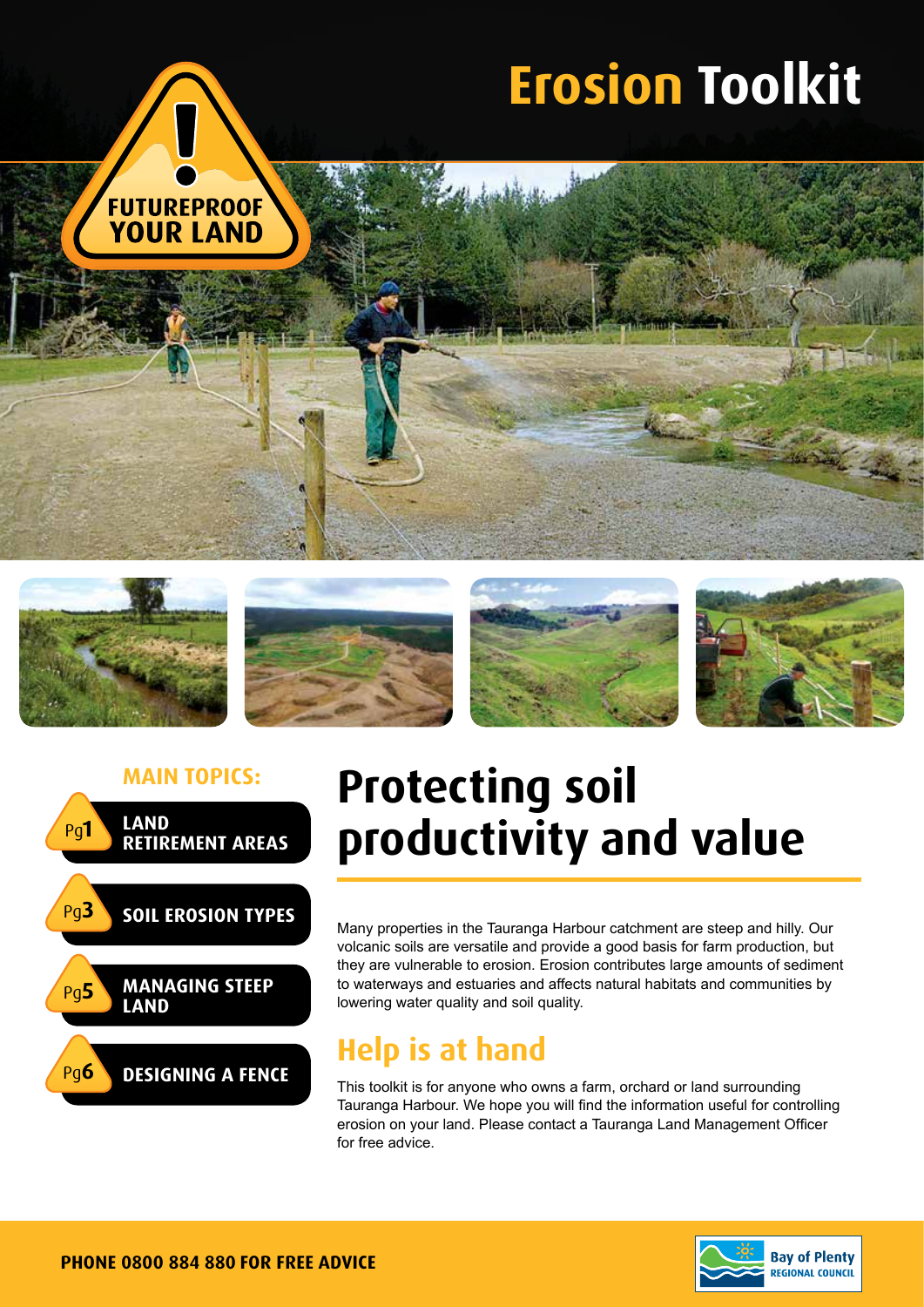# **Land retirement areas**

## **What is a land retirement area?**

For the purpose of this toolkit, a retirement area is any land that has been taken out of pastoral production for the purpose of maintaining or protecting the existing values of water and land. Examples of land retirement areas include steep land, stream margins, wetlands and seeps, estuary margins, cultural or archaeological sites or other areas that have a personal value to landowners.

## **Why is retiring land an advantage?**

- Pasture on steep hill country is vulnerable to sheet, rill, and slip erosion. Large amounts of soil can be lost by erosion processes and often cause financial loss through farm damage, rehabilitation costs and loss of production.
- Excluding your livestock from waterways prevents direct contamination from effluent and reduces stream bank erosion. It also keeps stock secure and safe.
- Improves stock movement and mustering around the farm.
- Establishing woody vegetation (native or exotic) will bind the soil and help with stability.
- Establishing woodlots for timber production can provide alternative income.
- Retired land has no fertiliser requirements and therefore allows you to concentrate your fertiliser budget on the most productive areas.
- Woody vegetation can reduce peak flood flows by slowing down overland flow.
- You may qualify for a grant fund towards the cost of fencing, planting or establishing timber crops.
- We can provide free advice to help you assess your property.



*Photo: A newly retired riparian margin with new native plants establishing.*

## **Key things to think about when establishing retirement areas**

#### **PLAN FOR THESE**

- Timber harvesting requires good access for machinery and trucks. Steep land can be difficult to access so make sure access is available early in the planning phase.
- Stock exclusion from waterways often requires alternative water supply.
- A farm plan will help identify a farm's resources and how to make best use of them.
- To get the best results choose the right types of native vegetation for riparian planting and buy good quality, healthy plants to ensure a good strike rate.
- Choosing an appropriate fence type for permanent stock exclusion.
- Weed management on an annual basis to prevent undesirable species establishing.

#### **MAKE USE OF THESE**

- Sustainable land management advisory services and council grant funds.
- Bay of Plenty Regional Council land management fact sheets.
- Discuss the economics of land retirement with a farm consultant.
- Get some good advice on what other options are available for your less productive land.
- Discuss Council grant funding options for your site with one of our Land Management Officers.



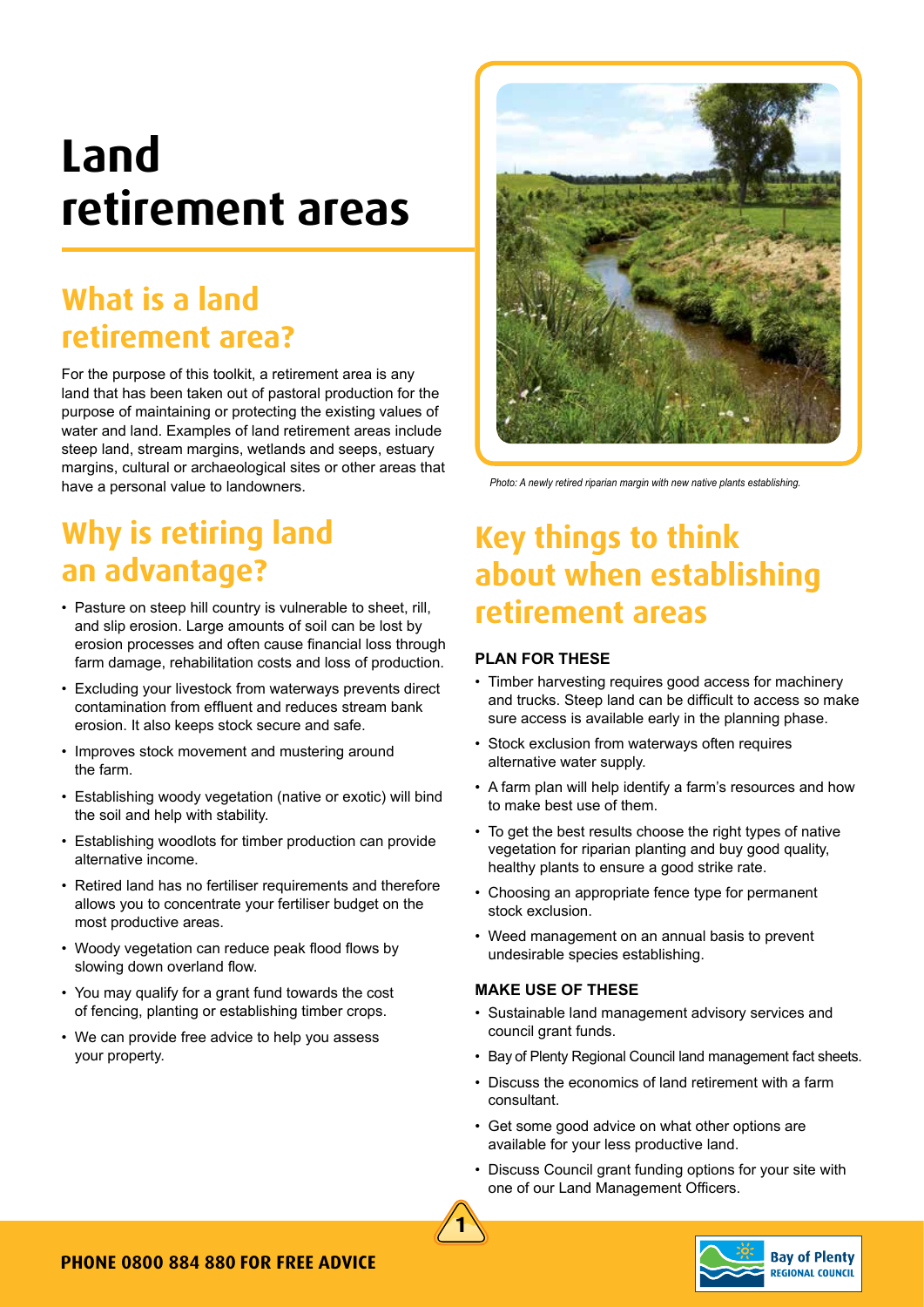#### **AVOID THESE**

- Poor fencing standards equates to higher maintenance costs.
- Planting large trees close to the water's edge because they may topple in as they mature.
- Planting flax on steep stream banks as they will block the stream if they are undercut and fall in.
- Placing water troughs in water logged or floodable areas where increased stock traffic may damage soil structure or water supply is washed away.

#### **IF I RETIRE LAND HOW DOES THAT HELP MY COMMUNITY?**

- You become part of the bigger picture to improve the quality of your local and regional soil and water resources.
- You reduce the volume of sediment entering waterways and Tauranga Harbour that extends recreational opportunities for you, your family, friends and neighbours.
- You add diversity to your communities overall landscape.
- It supports future generations.
- By establishing native plants you enhance the natural habitat in your "patch of the woods" meaning more native birds, and fish to be enjoyed by everyone.



**Contact us to see if you qualify for council grant funding towards fencing, planting and erosion control.**



*Photo: Riparian work retirement before and recently completed.*

### **AFTER**

### **Resources**

*Management of retirement areas: www.boprc.govt.nz/media/29143/landmanagement-090526-factsheet08.pdf Plant selection for retirement areas: www.boprc.govt.nz/media/29140/landmanagement-090526-factsheet07.pdf A helping hand: www.boprc.govt.nz/sustainable-communities/funding-and-awards/*

**2**

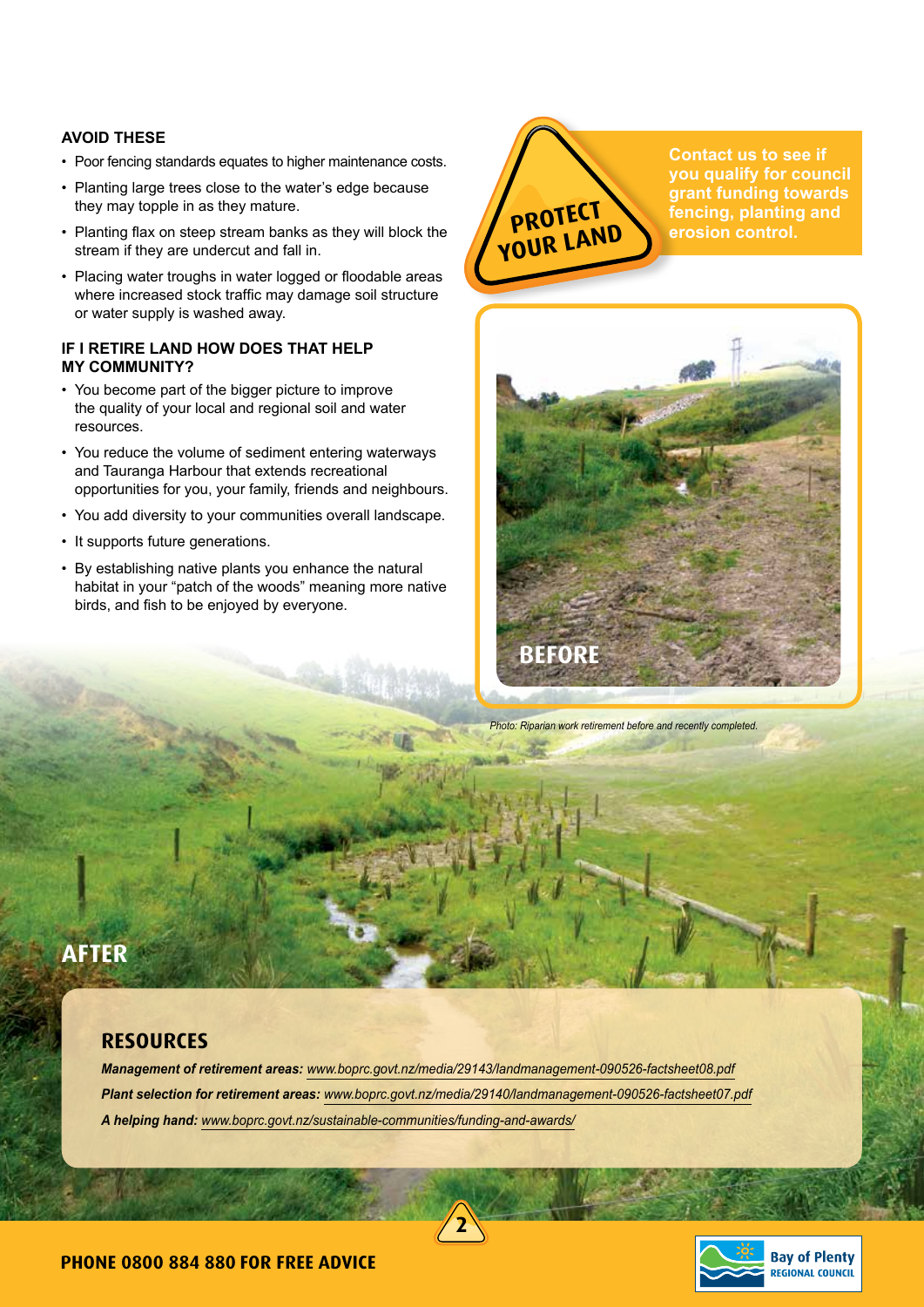# **Soil erosion types**

There are three main categories of soil erosion types in Tauranga Harbour catchment: surface, mass movement and fluvial. These are classified into 13 erosion types, and each has a range of management options. The best management option will need to be tailored to meet specific site needs. Recognising the potential for erosion to occur will enable you to manage the land according to your level of acceptable operational risk. Below are the common ones for Tauranga Harbour catchment.

### **Surface erosion**

#### **SHEET**

Otherwise known as sheet wash, this type removes surface soil over larger areas such as cultivated paddocks, tracks, areas of heavy stock concentrations and bare ground. It is caused by raindrops dislodging soil particles that are then transported away by overland flow. Factors that increase the risk of sheet erosion include soil parent material, slope angle, slope aspect, drought conditions and overgrazing. It commonly occurs on dry hill country, cultivated slopes, and steep land in pasture.

### **Mass movement**

#### **SOIL SLIP**

Soil slips are shallow, rapid slides or flows of soil and softer weathered rock. The failure surface is parallel to the ground surface and less than one metre deep. The failure occurs when the surface material becomes saturated with water and 'slides' off the relatively impermeable layer it sits on. It can be triggered by prolonged rainfall, earthquakes, and undercutting of slopes by streams or wave action. Slips may also be induced by human activities such as slope modification or roads, tracks and buildings. Slips generally occur on slopes of greater than 20 degrees and are more common under a pasture land cover.

#### **EARTH FLOW**

Earth flow erosion is a slow mass movement of soil and weathered rock (up to 25mm per year). Earthflows may be shallow (<1-2m) to deep-seated (tens of metres but normally 3-5m). Deep earthflows occur on slopes between 10 and 20 degrees and shallow on slopes >20 degrees.



*Photo: Forest to farm conversion requires careful consideration to keep soil in place for production and environmental protection.*

The original vegetation often remains in place and looks humped with tension cracks. Earth flows are most active in wetter months and on sites where the toe is undercut by streams or roads or where gullies have developed.

#### **SLUMPS**

Slumps are deep-seated failures of rock and subsoil. They involve rotational slide movements along failure planes resulting in a raised lower toe relative to the upper slope. Sometimes this results in formation of a pond at the head of the slump. Slumps often occur in those areas prone to earth flow erosion.

### **Fluvial erosion**

#### **STREAMBANK**

Streambank erosion is the removal of material from the bank usually during high flows. Bed and bank scouring removes support and leads to the toppling in of the bank. This normally occurs when flood waters are receding and the bank material is saturated, heavy, and loses the support of the river. Water velocity along the streambank can also shear off large blocks.

#### **RILL**

Rills are closely spaced channels resulting from the uneven removal of surface soil by running water. Rills are <60cm deep and <30cm wide and commonly occur on cultivated slopes where they normally erode down to the base of the cultivated layer. They are occasionally observed on slopes with established pasture cover. In general the potential for rill erosion increases with slope angle.



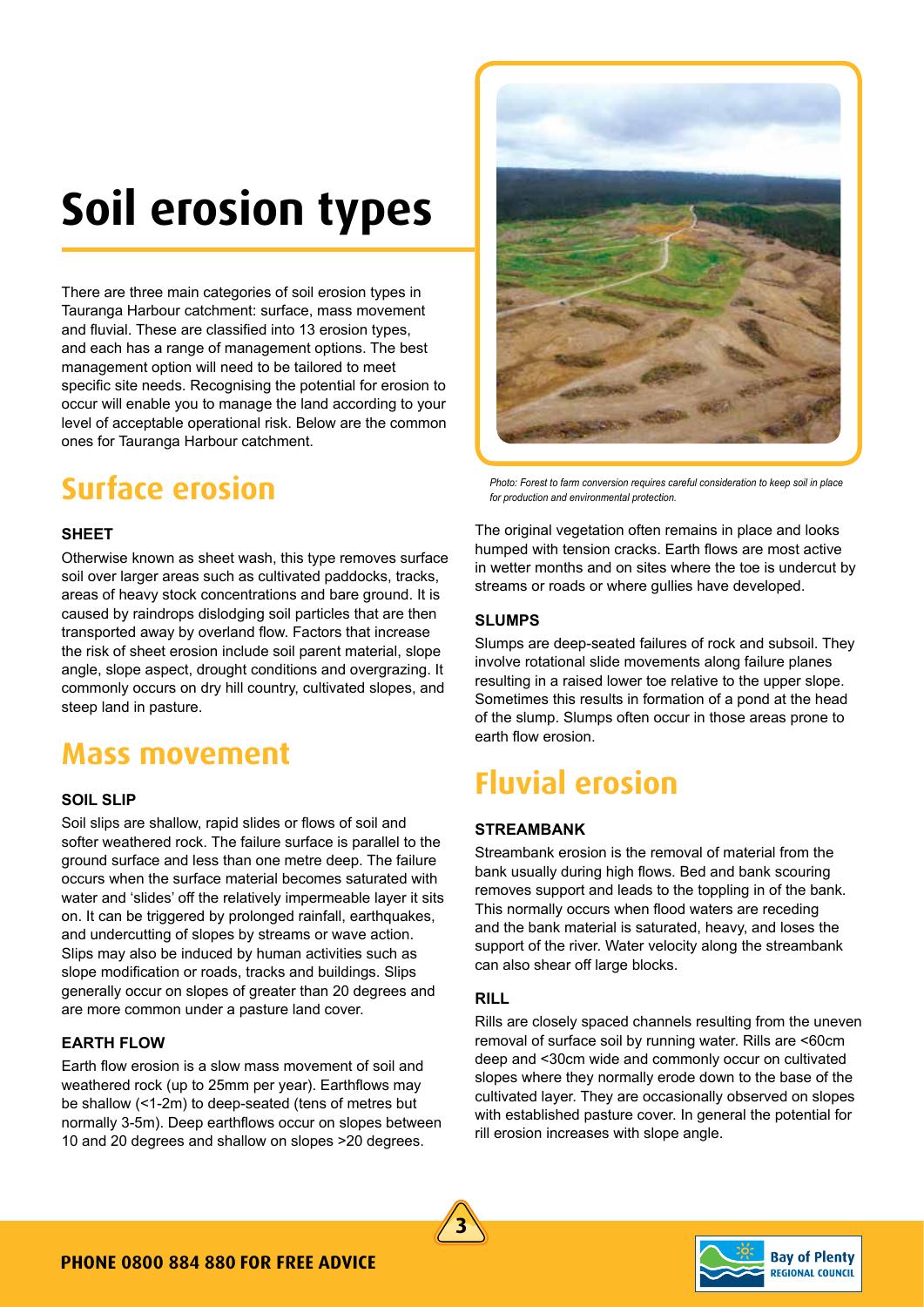#### **GULLY**

Gullies are formed by the removal of soil, subsoil or rock by water. They are large, permanent features >60cm deep and >30cm wide that initially form when water is channelled and the sides and head of the channel begin to erode. The channel normally only carries water during rainstorms.

#### **TUNNEL GULLY**

Tunnel gully erosion is initiated by the subsurface concentration and flow of water resulting in scouring and the formation of narrow conduits, tunnels or pipes underground. As softer material is eroded away the tunnel collapses and can be visible as either holes in the ground or continuous open channel.

## **Soil erosion control**

#### **PLAN FOR THESE**

- Remove stock access from waterways and maintain a mix of grasses with occasional deep rooted woody vegetation to help reinforce the riparian margin.
- Maintain healthy pasture swards on steep hill country to reduce bare ground.
- Plant suitable tree species on those landscapes that may be prone to slipping.
- Avoid cultivating slopes steeper than 12 degrees. For lesser slopes cultivate along the contour or at a slight angle to it. Divert runoff from drains, roads, and tracks away from arable paddocks.

*Photo: Erosion potential on hard grazed very steep gully sliding.*

#### **MAKE USE OF THESE**

- Soil conservation trees such as willow or poplar hybrid species. Pruned, mature trees supply fodder and shade for stock and stabilise streams and hills.
- Minimum or no tillage techniques that protect soil structure as fine soil particles erode more readily.
- Regular checks on streams, dry waterways and steep hill country to identify and act on potential erosion issues before they get out of control.
- Aerial photos to help farm planning.
- Retirement areas to protect against erosion using a more suitable ground cover.
- A Land Management Officer can help you to identify remedial options for erosion features.
- Council grant funds for erosion control structures and repairs.

#### **AVOID THESE**

**4**

- Locating farm infrastructure in high risk areas such as riparian margins, ephemeral waterways, and steep slopes.
- Overgrazing steep hill country.
- Using sacrificial paddocks near waterways.
- Poor maintenance of stormwater drainage on farm tracks.
- Cultivating soils that are too wet or too dry as this destroys soil structure and increases the erosion risk.

**Phone 0800 884 880 for free advice**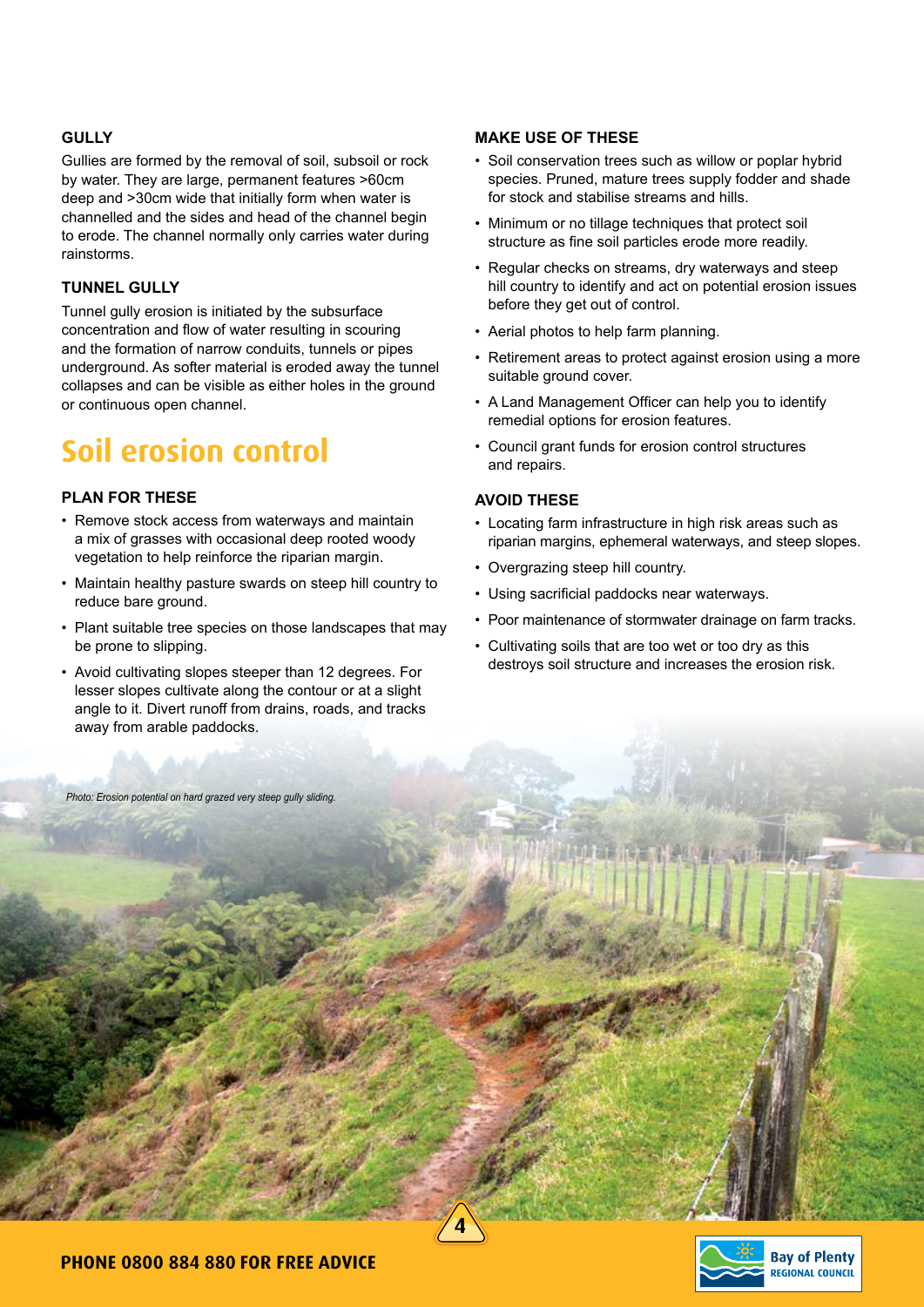# **Managing steep land**

## **Keeping it productive**

Maintaining the productivity of steep land is a challenge. The soil surrounding Tauranga Harbour is mostly volcanic ash, which is more vulnerable to erosion. The loss of land through erosion can mean loss of productivity and take many years to recover. The good news is that there are reliable techniques to help stabilise steep land. A good vegetation cover of pasture and trees is the first line of defence against soil erosion.

### **Management considerations**

#### **PLAN FOR THESE**

- Autumn is the optimum time for pasture establishment/ renovation due to warmer soil temperatures and reliable rainfall. When deciding on pasture species for steep land, think about dual purpose (forage/ground cover) species.
- Ordering soil conservation trees for stabilising steep slopes. Deciduous species such as poplar can be pruned to allow more light to the base for even grass growth throughout the year.
- Sensible grazing regimes will protect grass species and improve recovery. Even the most persistent species can be severely damaged by inappropriate grazing regimes and lack of maintenance.
- Consider introducing mat-forming species such as brown top into the mix as well as species that grow quickly after grazing.

#### **MAKE USE OF THESE**

- Use subdivision fencing to separate areas that will tolerate heavy grazing (fertile gully floors and terraces) from more sensitive areas such as steep sidlings that have shallow soils.
- A nutrient budget is helpful to ensure just enough fertiliser is added to keep steep land productive. Use regular soil tests to determine requirements.
- Change the land use of difficult to manage pastoral units. Consider woodlots, forestry, space planted conservation trees or retire to native bush.



*Photo: Hard grazing steep land will result in heavy sediment load to unprotected streams.*

#### **AVOID THESE**

- Competition from existing pasture species when oversowing by pre-spraying with herbicide.
- Pest plant or animal infestations.
- Overgrazing in summer and heavy or prolonged rotations in winter which open up bare ground and expose it to soil erosion and weed infestation.
- Stock camping areas by planting more trees in paddocks and locating troughs to encourage stock to distribute more evenly throughout the paddock.



### **Resources**

*Land management factsheet: www.boprc.govt.nz/ knowledge-centre/fact-sheets/land-management-factsheets*

*Land care: www.landcare.org.nz/Regional-Focus/ Hamilton-Tauranga-offices/kaimai-catchments-project/ SLM-Guide*





#### • Investigate carbon farming options.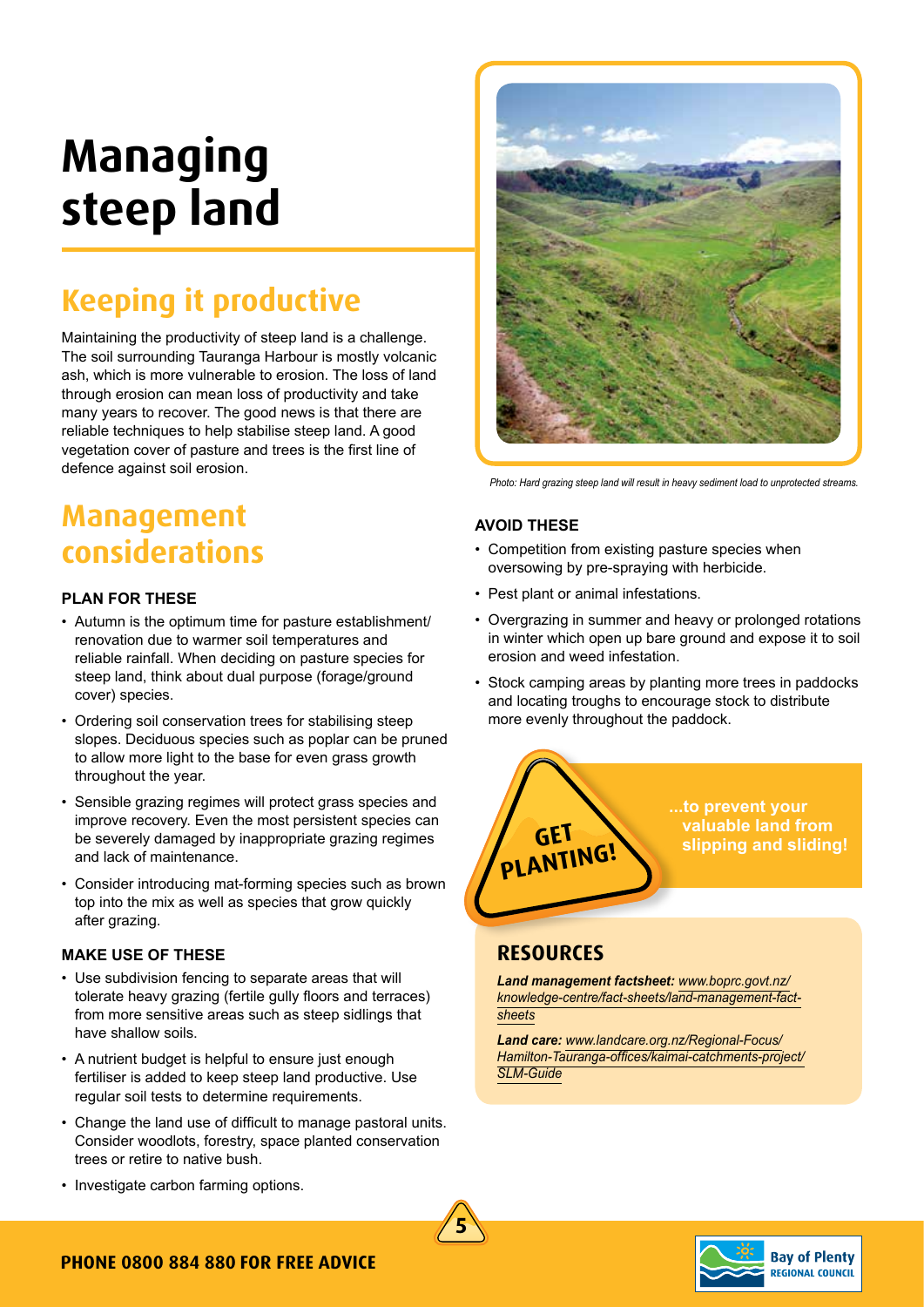# **Designing a fence**

Farm fences contain stock safely on your property. They make moving stock easy with little labour, and create laneways, yards and races for handling stock. Fences represent a significant capital item on your farm and careful planning will ensure they provide many years of service. Protection fences are used to keep stock out of sensitive or dangerous areas. These might include streams or steep stream gullies, native bush blocks, bogs, seeps and wetlands.

#### **PLAN FOR THESE**

- Choose the best line possible for stability, ease of construction and maintenance. Fences close to streams are vulnerable to damage and more stable lines will be found along adjacent terraces or ridges. Consider using electric fencing in floodways to allow for flood flows and easier repair.
- Minimise any line preparation earthworks which may create erosion problems.
- Building fences is a skilled job and the use of an experienced fencer is strongly recommended.
- Gates are not necessary in a protection fence, however, to muster stray stock out or gain machine access, install a gate opening at a convenient point using four or five 50mm x 150mm timber rails.

#### **MAKE USE OF THESE**

- Well-built strainer and angle assemblies on stable ground will give long service and reduce maintenance requirements.
- Use round wood for strainers, angles and stays. A strainer post every 200m is recommended for fences with lots of angles in it.
- Consider opportunities to improve farm sub-divisional fencing when constructing new fences.
- A temporary electric tape fence can help confirm your thoughts on fence placement. You will be able to observe stock reaction, grazing patterns, make accurate paddock size measurements and use measurements to cost the permanent fence.



*Photo: A fencing contractor constructs a 9-wire post and batten fence for riparian retirement.*

#### **AVOID THESE**

- Building a fence which is not fit for purpose or doesn't suit the stock type.
- Gateways with poor vehicle clearance.
- Un-controlled crossings or access tracks through protection areas.



### **Resources**

*Protection fences: www.boprc.govt.nz/media/29128/ landmanagement-090526-Factsheet03.pdf*

*Riparian protection: www.boprc.govt.nz/ media/29125/landmanagement-090526-Factsheet02.pdf*